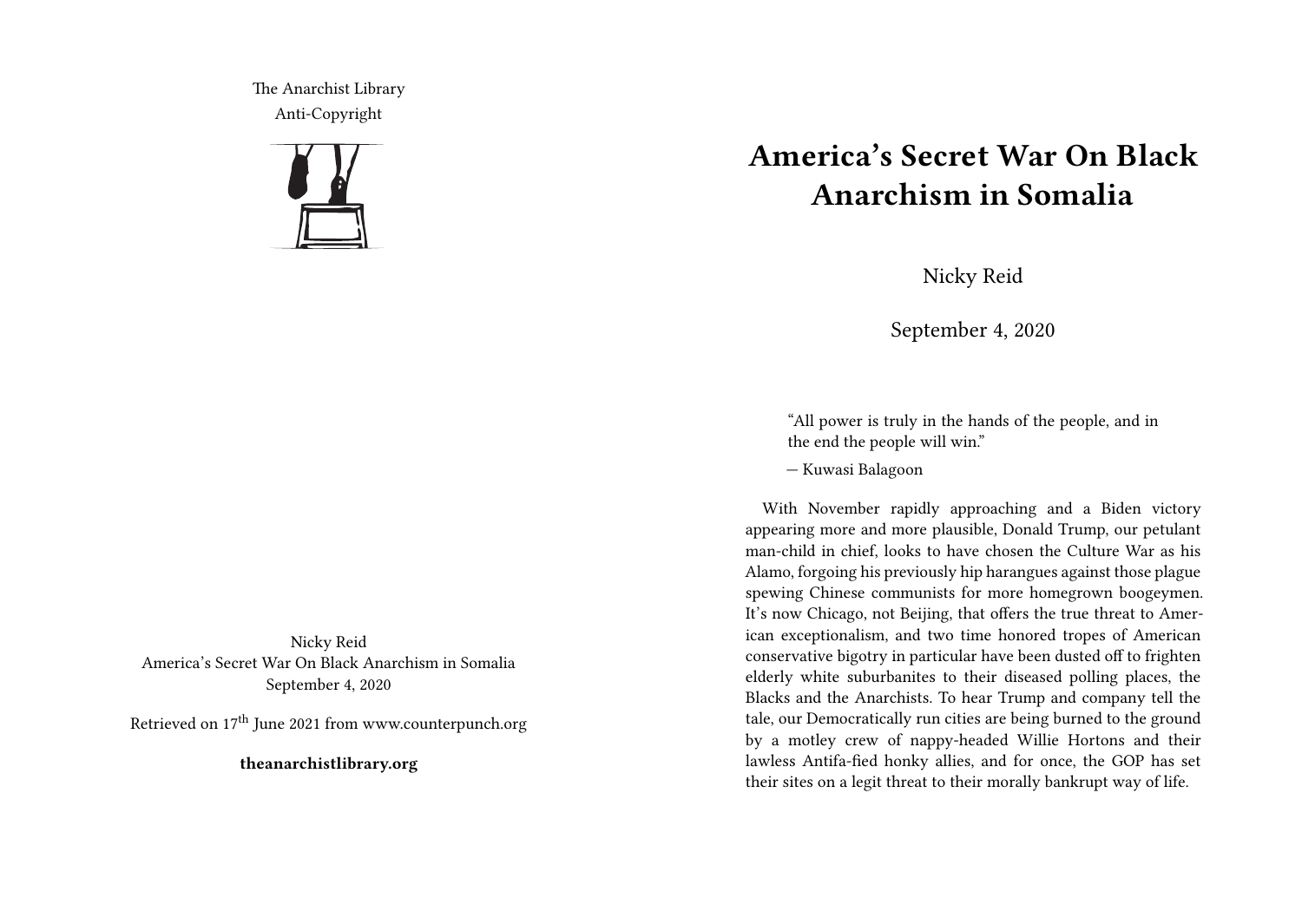Anarchism has always been the deadliest foe to authoritarian structures for the simple fact that it's the hardest school of radicalism to commandeer. When done right, there are no leaders to be bought off, no central authority to sabotage, just an autonomous grab bag of pissed off kids shouting "Fuck you, I won't do what you tell me!" Similarly, Black people have always been a minority treated as an existential threat to the majority because of their seemingly unstoppable resilience in the face of unimaginable odds and their generations of startlingly successful resistance to cultural assimilation. The White menace of Anglo-American Capitalism has claimed every pale negro from the Jews to the Irish, but the Blacks have remained its most stubborn foe. Everyone from Hoover to Lenin has observed that if America has a revolutionary class it is the one we brought in chains to build this infernal experiment rotting on the hill. The biggest mistake that Trump and both his slovenly followers and reactionary detractors alike make is assuming that these Turner Classic boogeys, the Anarchists and the Blacks, are mutually exclusive. You can just hear crusty Old Man Biden retorting at a debate, "Anarchists ain't Black!" Oh yes they are, you pandering zombie, yes they most certainly are.

While the majority of the much hyped Antifa allies to Black Lives Matter are most certainly of the pale-faced variety, a growing contingent of young Black urban warriors are embracing a decidedly stateless mindset. One of the most effective and fearsome of this class combatting police aggression in the Seattle area are the Salish Sea Black Autonomists who have expanded the fight against the police state to its womb in the state itself, and this is no anomaly. Black folks have played pivotal roles in the larger American Anarchist Movement going back to Lucy Parsons, and the modern Black Anarchist Movement has its roots in the same gorey gears of the Prison Industrial Complex that the George Floyd Uprisings have rightfully placed front and center as the root of post-Jim Crow Black oppression.

their names and their black bodies as part of the same damn struggle?

I may not be Black but I am an anarchist, and those names and the courage of the Islamic Courts Union are part of my struggle to break free from the same imperial masters we share. I hope that someday those Black lives matter too, because they matter to me.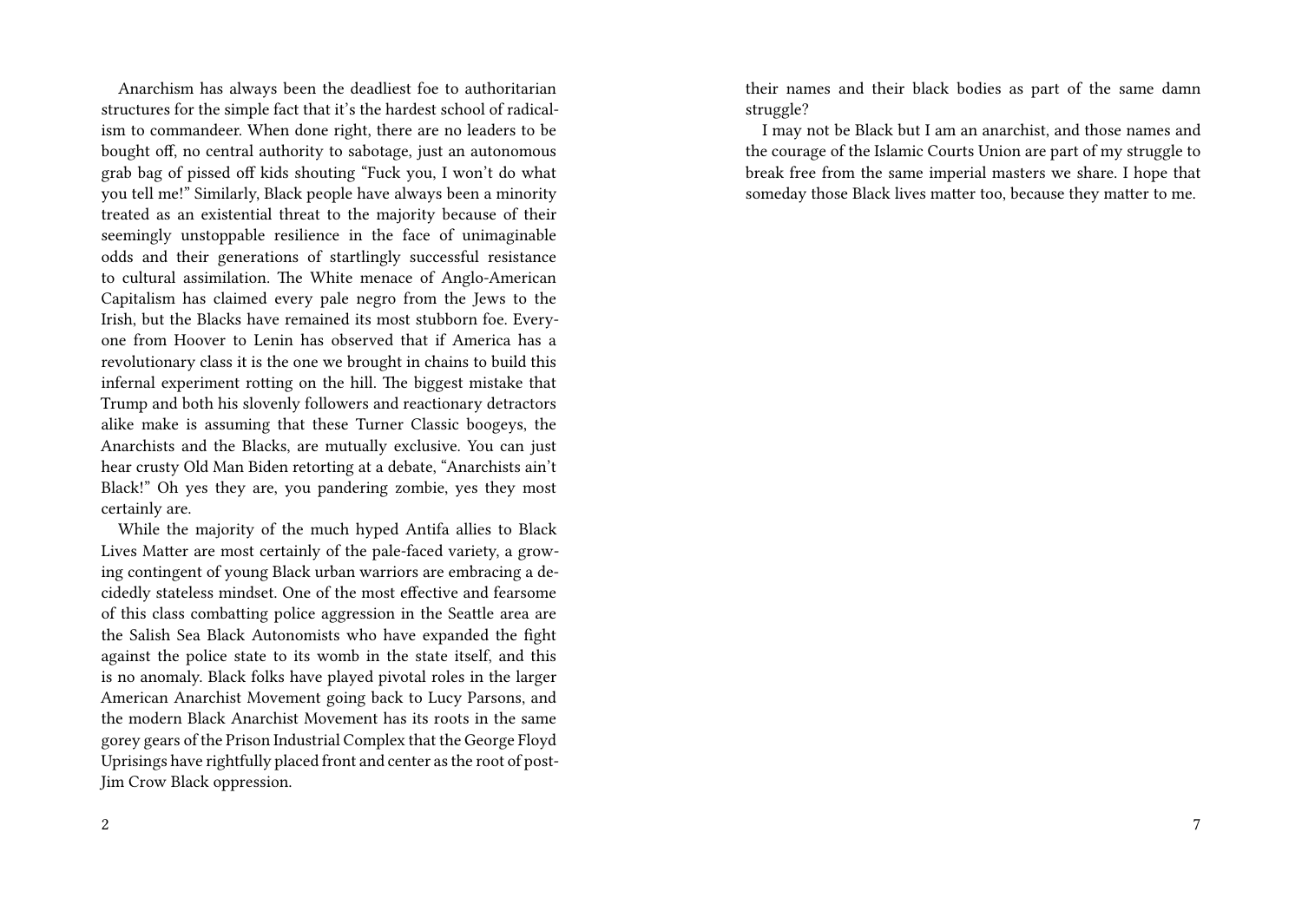or the one after that. The farce of arbitrarily drawn borders and jerry-rigged nationalism would disintegrate like sand. It had to be stopped. In 2005 a strange wave of assassinations and disappearances plagued the judges of the Courts. Rumors began to spread of US black ops lurking in the region. Local warlords, displaced and disempowered by the Courts, began to cry "Terrorism!" to western money changers, pointing to the presence of fundamentalists on the Courts. They conveniently left out the fact that the majority of the judges and the majority of the judges disappeared were in fact moderates. Regardless, the warlords and westerners alike seemed keen to frame their war on Black Anarchism as part of the amorphous and endless War on Terror. It paid off when a ragtag coalition of local extremists sympathetic but largely separate from the Courts emerged to lash out in revenge. Al-Shabaab proved to be the perfect boogeyman and the perfect excuse for the US to greenlight a brutal neocolonial Ethiopian intervention in 2007 that crushed the Courts and empowered the terrorists they supposedly came to confront.

Since then Somalia has become a drone strike killing field littered with disposable black bodies. While anarchists rightly observe local victims of American white supremacy like George Floyd, Breonna Taylor, and Freddie Gray as martyrs of the police state, why don't we afford the same respect to their brothers and sisters back in Africa? On April 6, just 49 days before the lynching of George Floyd, Abdl Osman Keerow, Goorar Maday, and a 70 year old woman named Xuailyo Muure Marow were slayn by three American missiles in a densely populated neighborhood of Jilib. Just over two months after Floyd, on July 29<sup>th</sup>, three children, 8 year old Abukar Ahmad, 12 year old Abdisamad Hussein, and 13 year old Abdullah Mohamad were slaughtered the same way in the same city by the same government that was firing live rounds into Blacks and anarchists and Black Anarchists at the same damn time in cities across America. My question, is where were their signs? Where was their graffiti? Where are the hashtags claiming

Imprisoned veterans of the 60's/70's Black Liberation Movement like Ashanti Alston and Kuwasi Balagoon found themselves disgruntled with the limitations of Black Panther Maoism behind bars and embraced a radical blend of Black Nationalism and Afrocentric Anarchism that looked towards traditional African tribal societies for inspiration above the White liberal chauvinists of the much celebrated European Enlightenment. This synthesis of post-modern identity politics and stateless resistance served as a major influence for my own idiosyncratic post-White interpretation of Queer Anarchism. But Black statelessness stretches well beyond our borders and Seattle isn't the first place America has declared war on it. Back in the Dark Continent of Africa itself, the American War Machine has waged a decades long campaign against Black Anarchism on the Horn of Africa, and all anarchists do themselves and their comrades a great disservice to ignore this battle just because it rarely captures the attention of the mainstream media.

Somalia's turbulent modern history is sadly less than unique for a former African colony. Once a prosperous guild of sultanates maintaining one of the regions most important shipping routes, by the Twentieth Century Somalia had been chewed up and spit out by the Portuguese, the Ottomans, the British, and the Italians. After the empire shifting cataclysm of the Second World War, the British arbitrarily partitioned the Muslim Somali people between what is now recognized as Somalia and the Western allied Christian Monarchy of Ethiopia. The US consistently sided with the deeply Islamaphobic Ethiopians in there numerous attempts to subjugate the quasi-socialist Somali Republic until Ethiopia itself fell to a Marxist-Leninist military junta known as the Derg in 1974.

It didn't take us long to not only shower Somalia's creepy Hitlerstashed strongman Siad Barre in American Dollars and weapons but to also back a suicidal attempt by him to retake Ethiopia's long oppressed Somali Ogaden Region, which ended with the decimation of most of Somalia's military, leaving them conveniently crippled and dependent. This was actually one of the milder acts of sav